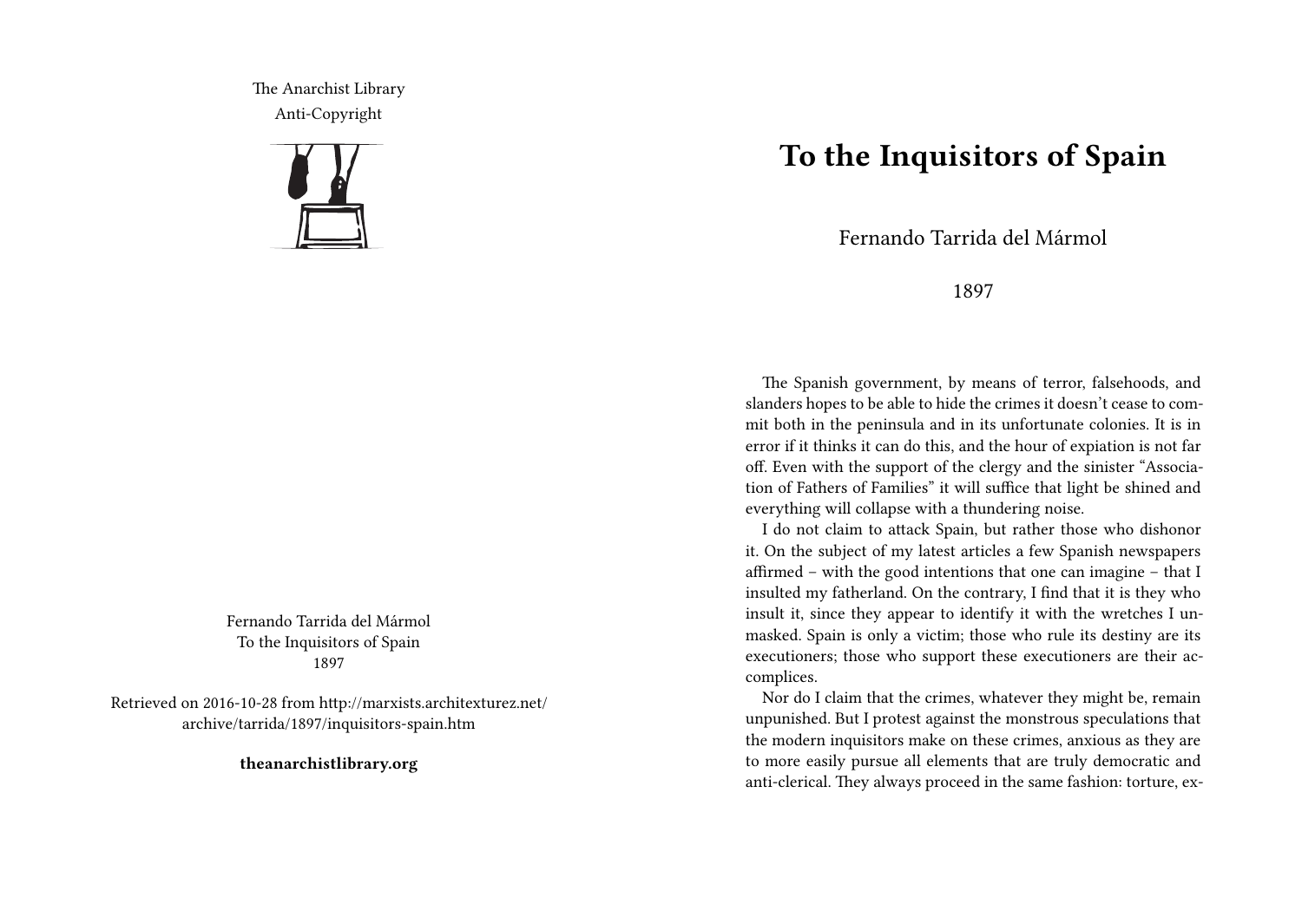ecutions, slanders. If the unfortunate they want to destroy lives in Cuba he is a "filibuster;" if it's on the peninsula he's an anarchist; if it's in the Philippines he's a Free-Mason. I, for example, have been graced with all three names. It must be noted that though it is true I am Cuban I am not a filibuster; I am an autonomist, but not anarchist; free-thinker but not Free-Mason since, despite my sympathy for Free-Masonry I have never belonged to any lodge. As for the means they use, it must be admitted that these people doubt nothing, but it must also be recognized that their intelligence is quite poor and that they are only inventive in imagining new tortures. After the pitiful invention of the so-called letter that I spoke of in my article of October 15, they have now invented another letter, according to which I counseled the crime. It's pointless to say that I never wrote such a monstrosity. But I won't go to Barcelona to prove this: they have means too special there of making you declare all they want, and M. Portas would be too happy to keep the promise that he made to make me suffer the tortures I spoke of so that, as he said, I could complain again, but this time with reason. But outside of Spain there are experts who are not Montforts and it wouldn't cost me much, at the right time and place, to demand reason for such an infamy. Messieurs of the Inquisition, you are used to fabricating falsifications, and this has never had any evil consequences for you. By mans of these falsifications you have the pretense of surprising the good faith of a foreign government, and this has more serious consequences. In any event, this won't get you anywhere. You want to prevent me from speaking out, but I have only just begun. In order to speak at my ease I first left Spain and then France. I'll leave Europe if I must but **I WILL SPEAK.** You have force and falsehoods to defend the most revolting monstrosities. I have reason and truth to defend your victims. You have given me the *beau role,* and I thank you for this. One could laugh at your blunders, but the memory of organs crushed, of flesh burnt, of nails torn-out nails, of lips slit removes any desire to do so.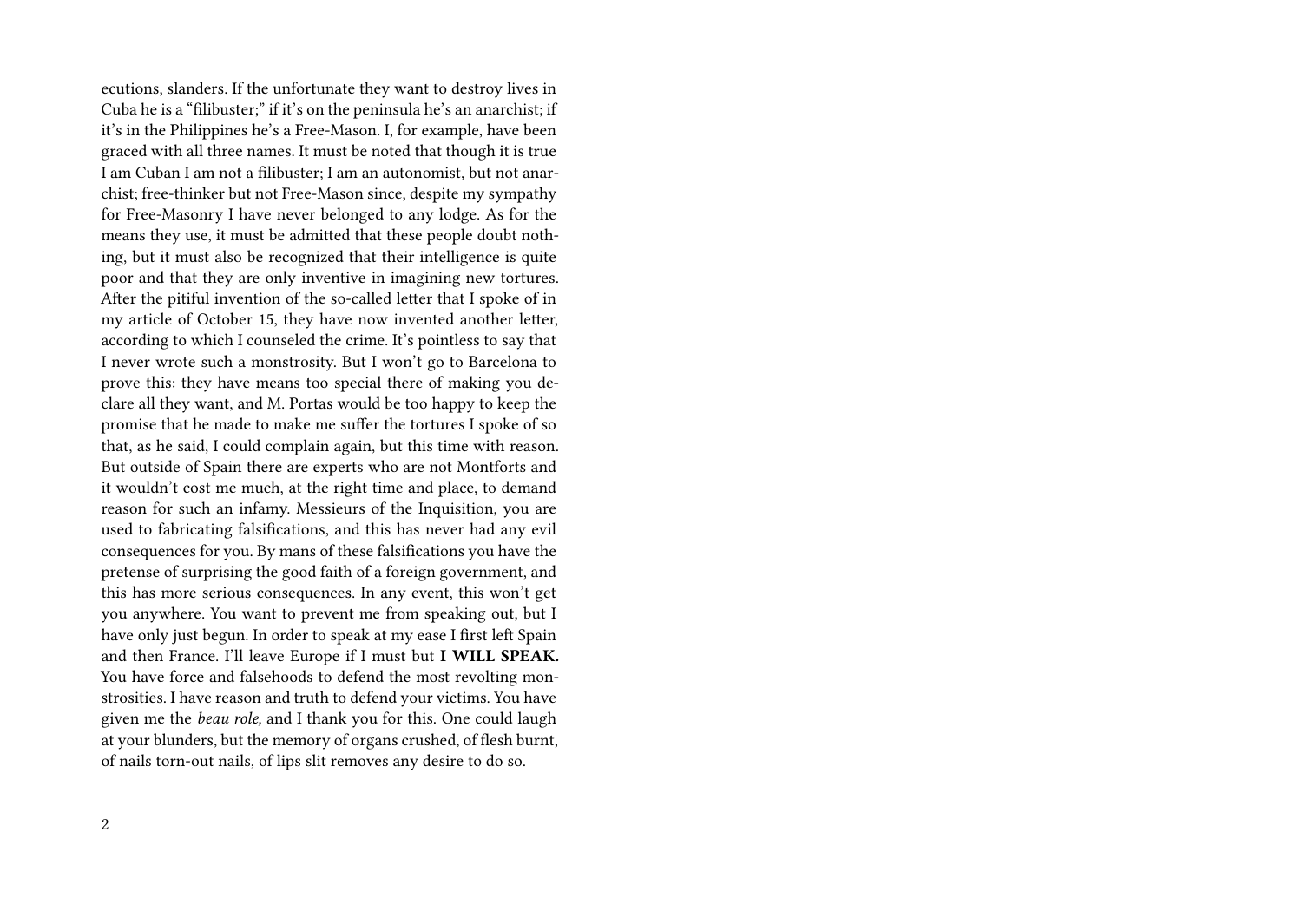Portsmouth, January 25, 1897

I won't go into the details that are already known to all and that don't honor you. In any event, I will have the occasion to give full details and documents in a book I am currently writing and whose text I will soon send to Paris. To which publisher? That's none of your affair and you will know this only too well when the revelatory book will have appeared.

Though the unfortunate innocents have only called for the light that is not refused the guilty, despite the protests accompanied by convincing proofs that I am in the process of collecting in order to offer you them as a bouquet, despite the sensation produced by the first revelations of *La Revue Blanche*, revelations that have found an echo among so many writers of heart and talent: Severine, Paule Minck, Rochefort, Clemenceau, Faure, Malato, Pi Margall and so many others, despite the indignant demonstrations that have taken place virtually everywhere, notably in France and Holland, you have covered your deeds in a mantle of silence. But everyone today knows that you have resurrected the reign of the Inquisition and you were not able to justify yourselves in the eyes of Spain and the civilized world. You chose to judge the trial *in camera*: you couldn't do otherwise.

Your shadowy proceedings, your lies, the care you show in only allowing the press to publish official accounts have prevented nothing. The press was forced to admit it: the principal accused declared before the military tribunal that their confessions were torn from them through use of atrocious procedures. But this didn't stop you for one instant, no more than did the indignant protests of the defenders, nor the provocations that these latter threw at the accusers. No more than did the suicide of the honorable Captain Morales, who preferred to kill himself rather than survive such iniquities.

You chose your victims by chance; having no choice, you fabricated a tissue of lies so clumsy that they only prove that your ferocity is only equaled by your stupidity. I know something about this myself. According to information furnished in a well documented letter addressed to Rochefort by a person perfectly informed about